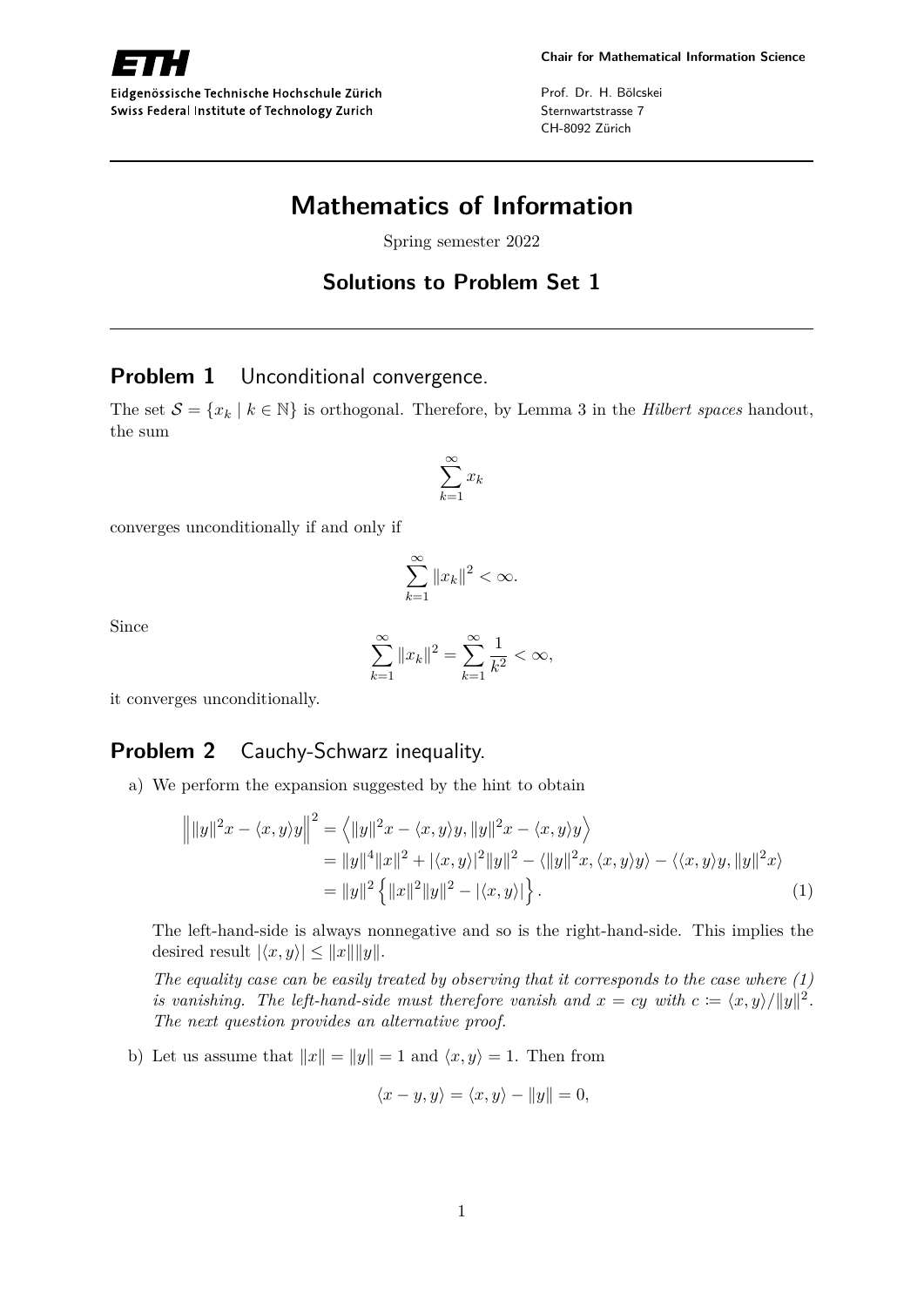we conclude that  $x - y$  is orthogonal to *y*. Applying Pythagoras theorem to  $x = (x - y) + y$ , we can write

$$
||x||^2 = ||x - y||^2 + ||y||^2,
$$

which implies that  $||x - y||^2 = 0$  and hence  $x = y$ . Now, if  $||x|| \neq 1$  and  $||y|| \neq 1$ , we can re-write  $|\langle x, y \rangle| = ||x|| ||y||$  as

$$
\left| \left\langle \frac{x}{\|x\|}, \frac{y}{\|y\|} \right\rangle \right| = 1
$$

Let us define

$$
\phi = \arg \left\langle \frac{x}{\|x\|}, \frac{y}{\|y\|} \right\rangle.
$$

We then have

$$
\left\langle \frac{e^{-i\phi}x}{\|x\|}, \frac{y}{\|y\|} \right\rangle = 1,
$$

and by defining  $\tilde{x} = e^{-i\phi}x/\Vert x \Vert$  and  $\tilde{y} = y/\Vert y \Vert$ . We recover the first case, where  $\Vert \tilde{x} \Vert$  =  $\|\tilde{y}\| = 1$  and  $\langle \tilde{x}, \tilde{y} \rangle = 1$ . We then have  $\tilde{x} = \tilde{y}$ , which gives

$$
x = e^{i\phi} \frac{\|x\|}{\|y\|} y = cy,
$$

where  $c = e^{i\phi} ||x|| / ||y||$ .

#### **Problem 3** A norm inequality.

The first inequality is obtained by taking the square root in the following inequality

$$
||x||_2^2 = \sum_{i=1}^n |x_{(i)}|^2 \le \sum_{i=1}^n |x_{(i)}|^2 + \sum_{i,j,i \ne j} |x_{(i)}| |x_{(j)}| = \left(\sum_{i=1}^n |x_{(i)}|\right)^2 = ||x||_1^2,
$$

and the second one follows by application of the Cauchy-Schwarz inequality according to

$$
||x||_1 = \langle x, \text{sgn}(x) \rangle \overset{\text{C.S.}}{\leq} ||x||_2 ||\text{sgn}(x)||_2 \leq \sqrt{n} ||x||_2,
$$

with  $sgn(x) \in \mathbb{R}^n$  defined as

$$
sgn(x)_{(i)} \coloneqq \begin{cases} -1, & \text{if } x_{(i)} < 0, \\ +1, & \text{if } x_{(i)} > 0, \\ 0, & \text{if } x_{(i)} = 0. \end{cases}
$$

**Problem 4** The spaces  $L^1(\mathbb{R})$  and  $L^2(\mathbb{R})$ .

a) Let  $f : \mathbb{R} \to \mathbb{R}$  be the function given by  $f(x) = \mathbb{1}_{(0,1]}(x) \frac{1}{\sqrt{x}}$  $\frac{1}{x}$ . We have

$$
\int_{\mathbb{R}} |f(x)| dx = \int_0^1 \frac{1}{\sqrt{x}} dx = [2\sqrt{x}]_0^1 = 2 < \infty,
$$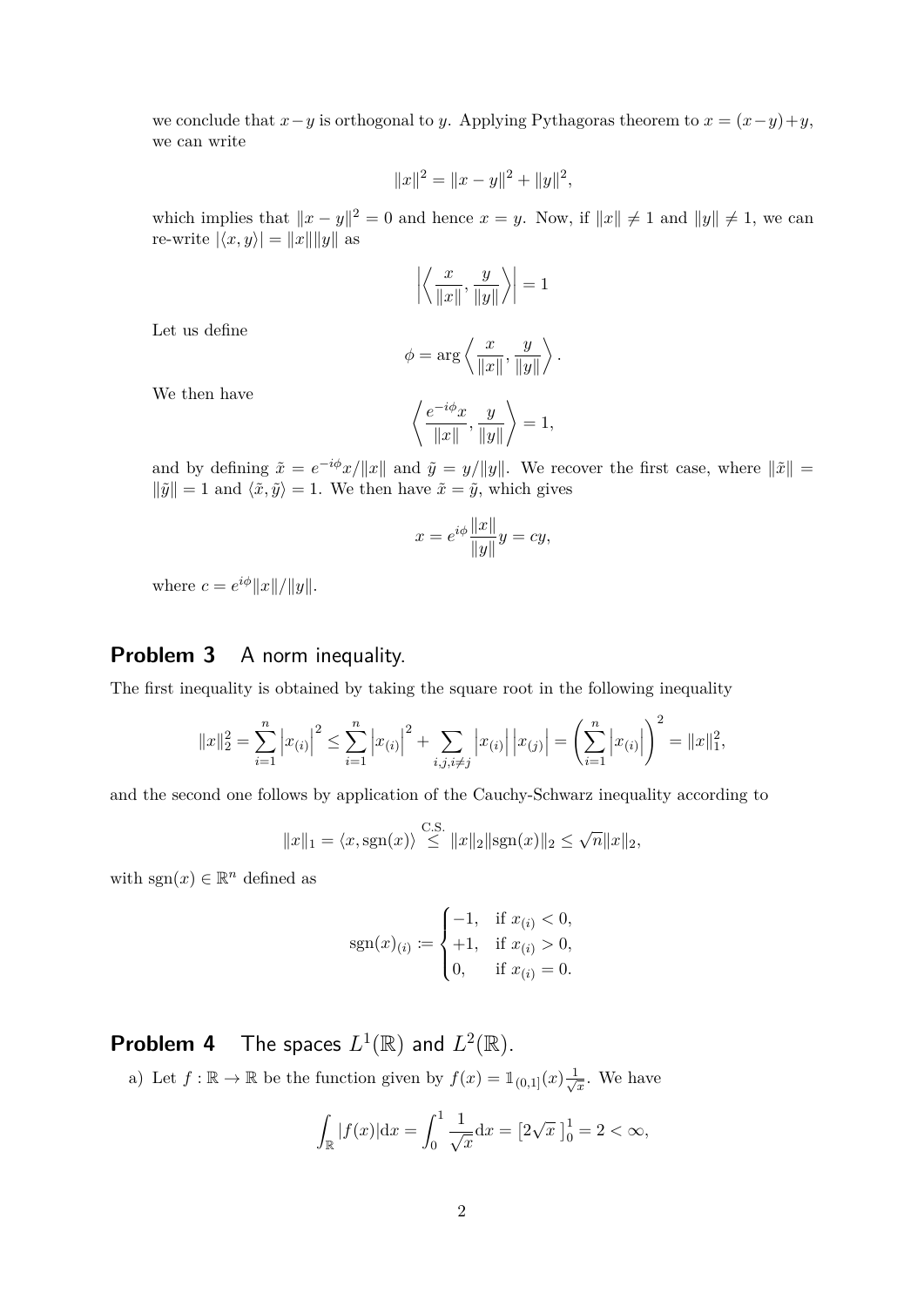so  $f \in L^1(\mathbb{R})$ . Similarly,

$$
\int_{\mathbb{R}} |f(x)|^2 dx = \int_0^1 \frac{1}{x} dx = [\log x]_0^1 = \infty,
$$

so  $f \notin L^2(\mathbb{R})$ .

b) Let  $f \in L^1(\mathbb{R})$  be an arbitrary function uniformly bounded by  $A < \infty$ . Then

$$
||f||_{L^{2}(\mathbb{R})}^{2} = \int_{\mathbb{R}} |f(x)|^{2} dx = \int_{\mathbb{R}} |f(x)| \cdot \underbrace{|f(x)|}_{\leq A} dx \leq A \int_{\mathbb{R}} |f(x)| dx = A ||f||_{L^{1}(\mathbb{R})} < \infty,
$$

Taking the square root of both sides yields the desired result.

c) For  $f$  vanishing outside of  $[a, b]$ , we have

$$
||f||_{L^{1}(\mathbb{R})} = \int_{\mathbb{R}} |f(x)| dx = \int_{a}^{b} |f(x)| \cdot 1 dx.
$$

Applying Cauchy-Schwartz inequality  $\langle x, y \rangle_{L^2([a,b])} \le ||x||_{L^2([a,b])} ||y||_{L^2([a,b])}$  with  $x = |f|$ and  $y = 1$ , one gets

$$
||f||_{L^{1}(\mathbb{R})} \leq \left(\int_{a}^{b} |f(x)|^{2} dx\right)^{1/2} \left(\int_{a}^{b} 1^{2} dx\right)^{1/2} = ||f||_{L^{2}(\mathbb{R})} \sqrt{b-a} < \infty.
$$

#### **Problem 5** Projection on closed subspaces.

a) Let  $y_1, y_2 \in \mathcal{S}$  such that

$$
||x - y_1|| = ||x - y_2|| = d \triangleq \min_{z \in \mathcal{S}} ||x - z||.
$$

The parallelogram law applied to  $(x - y_1)$  and  $(x - y_1)$  implies that

$$
4d^{2} = 2||x - y_{1}||^{2} + 2||x - y_{2}||^{2}
$$
  
=  $||(x - y_{1}) + (x - y_{2})||^{2} + ||(x - y_{1}) - (x - y_{2})||^{2}$   
=  $||2x - y_{1} - y_{2}||^{2} + ||y_{2} - y_{1}||^{2}$   
=  $4||x - (y_{1} + y_{2})/2||^{2} + ||y_{2} - y_{1}||^{2}$   
 $\geq 4d^{2} + ||y_{2} - y_{1}||^{2},$ 

where we used the fact that  $(y_1 + y_2)/2 \in S$  in the last step. Therefore,  $||y_2 - y_1||^2 \leq 0$ , which is only possible if  $y_1 = y_2$ .

b) Let  $y_1, y_2 \in S$  such that  $(x - y_1) \in S^{\perp}$  and  $(x - y_2) \in S^{\perp}$ . Then,  $y_1 - y_2 \in S$ , and, for  $z \in \mathcal{S}$ ,

$$
\langle y_1 - y_2, z \rangle = \langle y_1, z \rangle - \langle y_2, z \rangle
$$
  
=  $\langle y_1, z \rangle - \langle y_2, z \rangle + \langle x, z \rangle - \langle x, z \rangle$   
=  $\langle x - y_2, z \rangle - \langle x - y_1, z \rangle$   
= 0.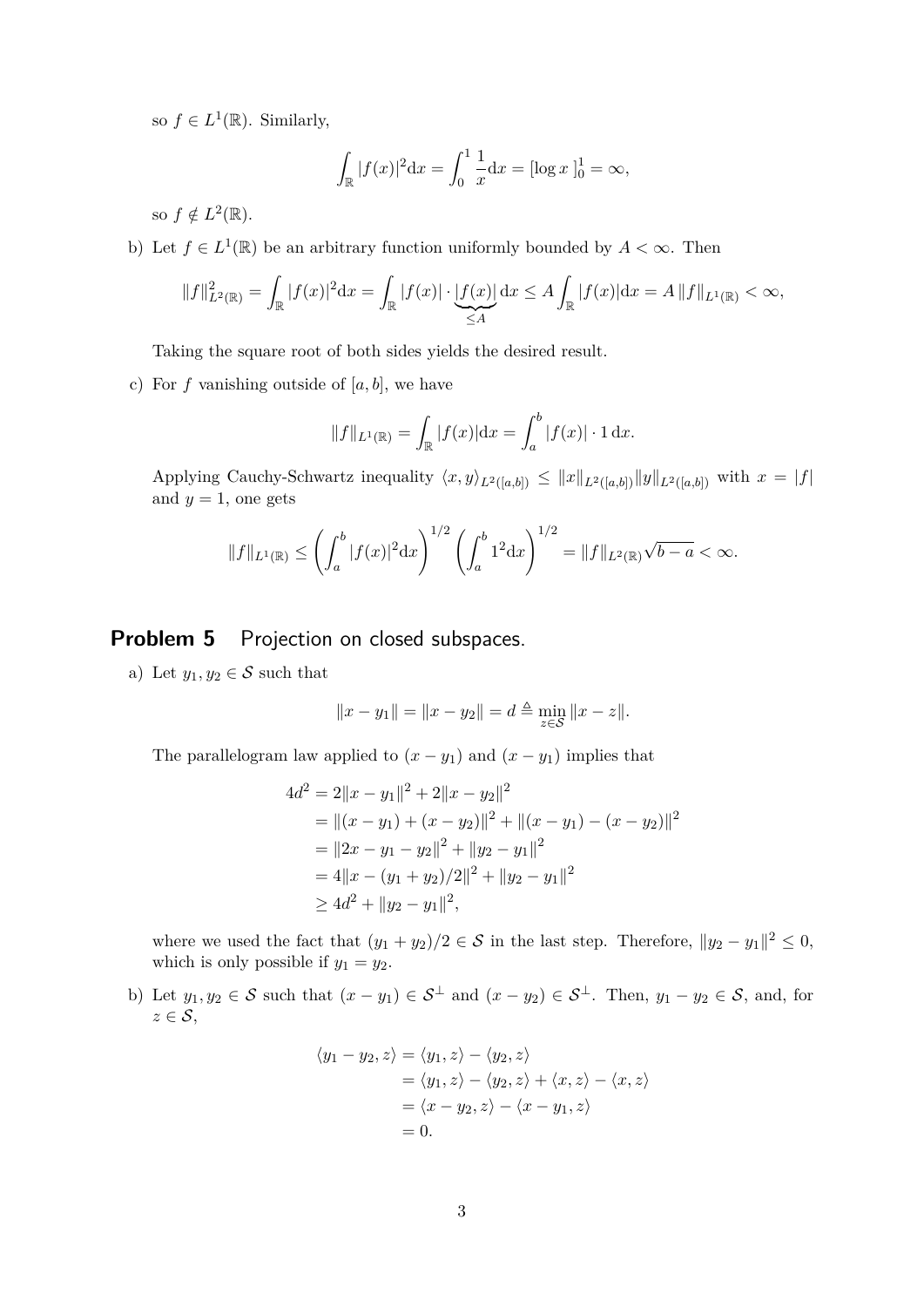In particular, we obtain, for  $z = y_1 - y_2$ , that  $||y_1 - y_2||^2 = \langle y_1 - y_2, y_1 - y_2 \rangle = 0$ , which is only possible if  $y_1 = y_2$ .

#### **Problem 6** A surjective linear isometry is unitary.

Let H be a real Hilbert space and  $\mathbb{T} : \mathcal{H} \to \mathcal{H}$  a surjective linear isometry. For  $x, y \in \mathcal{H}$ , we use the linearity of T and the polarization identity to obtain

$$
\langle \mathbb{T}x, \mathbb{T}y \rangle = \frac{1}{4} (||\mathbb{T}x + \mathbb{T}y||^2 - ||\mathbb{T}x - \mathbb{T}y||^2)
$$
  
=  $\frac{1}{4} (||\mathbb{T}(x + y)||^2 - ||\mathbb{T}(x - y)||^2)$   
=  $\frac{1}{4} (||x + y||^2 - ||x - y||^2)$   
=  $\langle x, y \rangle$ .

Let I denote the identity operator on H. Then, given any  $x, y \in H$ , we have

$$
0 = \langle \mathbb{T}x, \mathbb{T}y \rangle - \langle x, y \rangle
$$
  
=  $\langle \mathbb{T}^* \mathbb{T}x, y \rangle - \langle \mathbb{I}x, y \rangle$   
=  $\langle (\mathbb{T}^* \mathbb{T} - \mathbb{I})x, y \rangle.$ 

By setting  $y = (\mathbb{T}^*\mathbb{T} - \mathbb{I})x$ , we obtain  $\|(\mathbb{T}^*\mathbb{T} - \mathbb{I})x\|^2 = 0$ , and thus  $\mathbb{T}^*\mathbb{T}x = \mathbb{I}x$ . Since *x* was arbitrary, this implies  $\mathbb{T}^*\mathbb{T} = \mathbb{I}$ . Now, if we can show that  $\mathbb{T}$  is invertible, then we would have  $\mathbb{T}^{-1} = \mathbb{T}^{-1} = \mathbb{T}^* \mathbb{T} \mathbb{T}^{-1} = \mathbb{T}^*$ , and thus  $\mathbb{T}$  would be unitary, as desired. Note that  $\mathbb{T}$  is invertible if and only if T is both injective and surjective. We know that it is surjective, by assumption, so it remains to show that it is injective. Indeed, let  $x \in \mathcal{H}$  be such that  $Tx = 0$ . Then  $x = \mathbb{I}x = \mathbb{T}^*\mathbb{T}x = \mathbb{T}^*0 = 0$ . Therefore ker( $\mathbb{T}$ ) = {0}, so  $\mathbb{T}$  is injective, as desired.

#### **Problem 7** Continuty and Fourier Transform.

a) We have

$$
\int_{-\infty}^{\infty} |f_1(x)|^2 dx = \int_{-\infty}^{\infty} \frac{1}{(1+|x|)^2} dx
$$
  
=  $2 \int_{0}^{\infty} \frac{1}{(1+x)^2} dx$   
=  $2 \cdot \frac{-1}{1+x} \Big|_{0}^{\infty} = 2 < \infty$ ,

so  $f_1 \in L^2(\mathbb{R})$  with  $||f_1||_{L^2(\mathbb{R})} = \sqrt{\frac{2}{\pi}}$ 2. On the other hand,

$$
\int_{-\infty}^{\infty} |f_1(x)| dx = \int_{-\infty}^{\infty} \frac{1}{1+|x|} dx
$$

$$
\geq \int_{1}^{\infty} \frac{1}{1+x} dx
$$

$$
= \log(1+x)|_{1}^{\infty} = \infty,
$$

so  $f_1 \notin L^1(\mathbb{R})$ .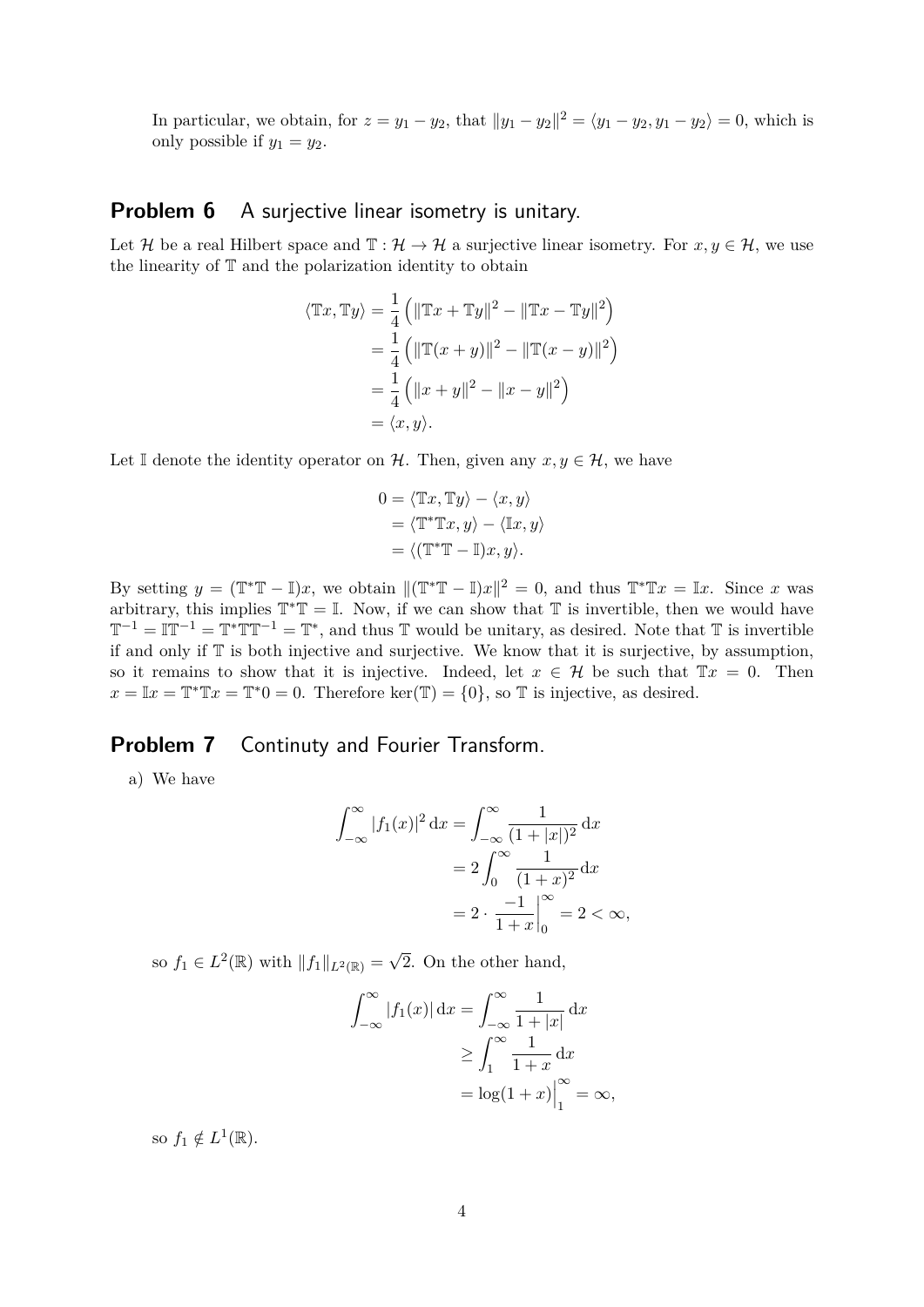b) Let  $f_2$  be the function given by  $f_2(x) = \mathbb{1}_{(0,1]}(x) \frac{1}{\sqrt{x}}$  $\frac{1}{x}$ , *x* ∈ ℝ. We then have

$$
\int_{-\infty}^{\infty} |f_2(x)| dx = \int_0^1 \frac{1}{\sqrt{x}} dx = \frac{1}{2} \sqrt{x} \Big|_0^1 = \frac{1}{2} < \infty,
$$

so  $f_2 \in L^1(\mathbb{R})$ . Moreover,

$$
\int_{-\infty}^{\infty} |f_2(x)|^2 dx = \int_0^1 \frac{1}{x} dx = \log x \Big|_0^1 = \infty,
$$

so  $f_2 \notin L^2(\mathbb{R})$ .

c) i) As *f* is an element of  $L^1(\mathbb{R})$ , its Fourier transform  $\hat{f} : \mathbb{R} \to \mathbb{C}$  is, indeed, defined. Furthermore, as f is also an element of  $L^2(\mathbb{R})$ , so is  $\hat{f}$ , by Plancherel's theorem. Therefore, applying the triangle inequality in the space  $L^2(\mathbb{R})$ , we have

$$
||G_f||_{L^2(\mathbb{R})} = |||\hat{f}| + |H_f||\|_{L^2(\mathbb{R})} \le ||\hat{f}||_{L^2(\mathbb{R})} + ||H_f||_{L^2(\mathbb{R})} < \infty,
$$

as  $\hat{f} \in L^2(\mathbb{R})$  by the above and  $H_f \in L^2(\mathbb{R})$  by assumption.

ii) We estimate

$$
\begin{aligned}\n\|\hat{f}\|_{L^1(\mathbb{R})} &= \int_{-\infty}^{\infty} |\hat{f}(\omega)| d\omega \\
&= \int_{-\infty}^{\infty} \frac{1}{1+|\omega|} \cdot G_f(\omega) d\omega \\
&\stackrel{CS}{\leq} \left(\int_{-\infty}^{\infty} \frac{1}{(1+|\omega|)^2} d\omega\right)^{\frac{1}{2}} \left(\int_{-\infty}^{\infty} |G_f(\omega)|^2 d\omega\right)^{\frac{1}{2}} \\
&= \sqrt{2} \|G_f\|_{L^2(\mathbb{R})}.\n\end{aligned}
$$

As  $G_f \in L^2(\mathbb{R})$  by (i) above, we have  $\|\hat{f}\|_{L^1(\mathbb{R})} \leq \sqrt{\}$  $2\left\|G_f\right\|_{L^2(\mathbb{R})}$   $<\infty$ , and thus  $\hat{f} \in L^1(\mathbb{R}).$ 

iii) Denote the Fourier transform of *f* by *g*, i.e.,  $g = \hat{f}$ , and let  $f^-$ be the time-reversal of *f*, i.e.,  $f^-(x) = f(-x)$ ,  $x \in \mathbb{R}$ . We have shown in (ii) that  $g \in L^1(\mathbb{R})$ , so its Fourier transform  $\hat{g}$  is defined, and additionally we know that  $\hat{g}$  is continuous. Hence  $\hat{g} = \hat{f} = f^-$  is continuous. Thus, as the time-reversal of *f* is continuous, so is *f* itself.

#### **Problem 8** Parallelogram law.

a) i) For  $x, y \in H$  it holds that

$$
||x + y||_H^2 + ||x - y||_H^2 = \langle x + y, x + y \rangle_H + \langle x - y, x - y \rangle_H
$$
  
=  $\langle x, x \rangle_H + 2\langle x, y \rangle_H + \langle y, y \rangle_H$   
+  $\langle x, x \rangle_H - 2\langle x, y \rangle_H + \langle y, y \rangle_H$   
=  $2\langle x, x \rangle_H + 2\langle y, y \rangle_H$   
=  $2(||x||_H^2 + ||y||_H^2).$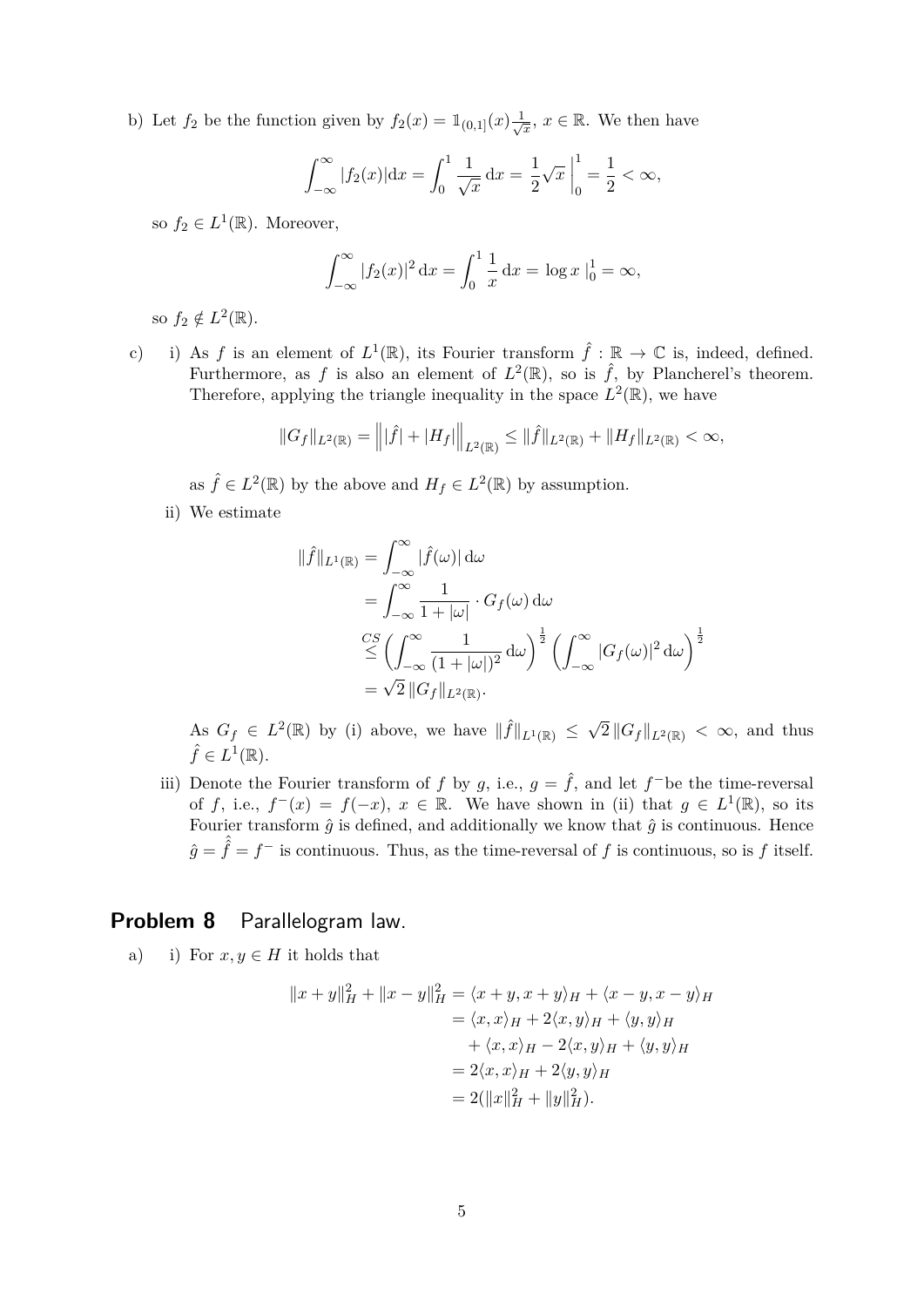ii) For  $x_1, \ldots, x_n \in H$  it holds that

$$
\sum_{(\varepsilon_1,\ldots,\varepsilon_n)\in\{-1,+1\}^n} \Big\| \sum_{i=1}^n \varepsilon_i x_i \Big\|_H^2
$$
\n
$$
= \sum_{(\varepsilon_1,\ldots,\varepsilon_n)\in\{-1,+1\}^n} \Big\langle \sum_{i=1}^n \varepsilon_i x_i, \sum_{j=1}^n \varepsilon_j x_j \Big\rangle_H
$$
\n
$$
= \sum_{(\varepsilon_1,\ldots,\varepsilon_n)\in\{-1,+1\}^n} \sum_{i=1}^n \sum_{j=1}^n \varepsilon_i \varepsilon_j \langle x_i, x_j \rangle_H
$$
\n
$$
= \sum_{(\varepsilon_1,\ldots,\varepsilon_n)\in\{-1,+1\}^n} \Big( \sum_{i=1}^n \varepsilon_i^2 \langle x_i, x_i \rangle_H + \sum_{\substack{1 \le i,j \le n \\ i \ne j}} \varepsilon_i \varepsilon_j \langle x_i, x_j \rangle_H \Big)
$$
\n
$$
= \sum_{(\varepsilon_1,\ldots,\varepsilon_n)\in\{-1,+1\}^n} \sum_{i=1}^n \|x_i\|_H^2 + \sum_{\substack{1 \le i,j \le n \\ i \ne j}} \Big( \sum_{(\varepsilon_1,\ldots,\varepsilon_n)\in\{-1,+1\}^n} \varepsilon_i \varepsilon_j \Big) \langle x_i, x_j \rangle_H
$$
\n
$$
= 2^n \sum_{i=1}^n \|x_i\|_H^2.
$$

Here we used that, for any pair *i, j* with  $i \neq j$ , the four possibilities  $\{(\varepsilon_i = +1, \varepsilon_j =$ +1),  $(\varepsilon_i = -1, \varepsilon_j = +1)$ ,  $(\varepsilon_i = +1, \varepsilon_j = -1)$ ,  $(\varepsilon_i = -1, \varepsilon_j = -1)$ } occur exactly  $2^{n-2}$  times. Therefore, the summand takes equaly likely the value +1 and -1, which implies

$$
\sum_{(\varepsilon_1,\ldots,\varepsilon_n)\,\in\,\{-1,+1\}^n}\varepsilon_i\varepsilon_j=0
$$

b) i) • 
$$
\langle x, x \rangle = \frac{1}{4} (||x + x||_E^2 - ||x - x||_E^2) = \frac{1}{4} ||2x||_E^2 = ||x||_E^2.
$$

The last equality follows from the absolute homogeneity of the norm  $\|.\|_E$ .

- $\langle x, x \rangle = 0 \implies ||x||_E^2 = 0 \implies x = 0$ . The last implication comes from the definiteness of the norm  $\Vert . \Vert_E$ .
- $\langle x, y \rangle = \frac{1}{4}$  $\frac{1}{4}(\|x+y\|_E^2 - \|x-y\|_E^2) = \frac{1}{4}(\|y+x\|_E^2 - \|y-x\|_E^2) = \langle y,x\rangle$ . Here the absolute homogeneity of the norm  $\|.\|_E$  has again been used.
- ii) We first prove the identities in the hint:

$$
||x_1 + x_2 + 2y||_E^2 + ||x_1 - x_2||_E^2
$$
  
=  $||(x_1 + y) + (x_2 + y)||_E^2 + ||(x_1 + y) - (x_2 + y)||_E^2$   
 $\stackrel{Par.}{=} 2||x_1 + y||_E^2 + 2||x_2 + y||_E^2,$  (2)

and

$$
||x_1 + x_2 + 2y||_E^2 + ||x_1 + x_2||_E^2
$$
  
=  $||(x_1 + x_2 + y) + y||_E^2 + ||(x_1 + x_2 + y) - y||_E^2$   
*Par.GI.*  $2||x_1 + x_2 + y||_E^2 + 2||y||_E^2$ . (3)

The second group of identities follows from the same techniques used above. The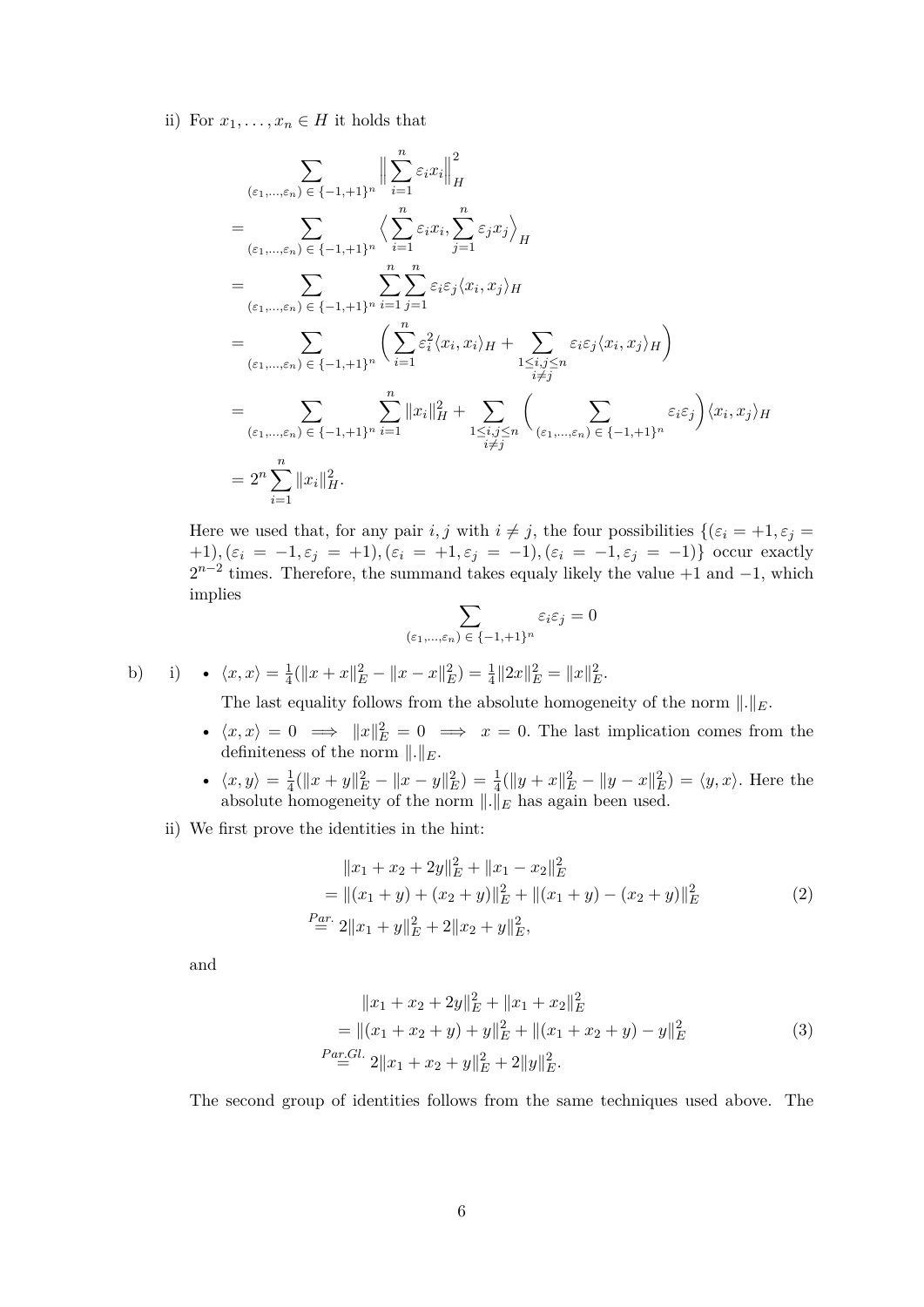proof of additivity now follows as

$$
\langle x_1 + x_2, y \rangle = \frac{1}{4} (||x_1 + x_2 + y||_E^2 - ||x_1 + x_2 - y||_E^2)
$$
  
\n
$$
= \frac{1}{8} \Big( (2||x_1 + x_2 + y||_E^2 + 2||y||_E^2) - (2||x_1 + x_2 - y||_E^2 + 2||y||_E^2) \Big)
$$
  
\n
$$
\stackrel{(3)}{=} \frac{1}{8} \Big( (||x_1 + x_2 + 2y||_E^2 + ||x_1 + x_2||_E^2)
$$
  
\n
$$
- (||x_1 + x_2 - 2y||_E^2 + ||x_1 + x_2||_E^2) \Big)
$$
  
\n
$$
= \frac{1}{8} (||x_1 + x_2 + 2y||_E^2 - ||x_1 + x_2 - 2y||_E^2)
$$
  
\n
$$
= \frac{1}{8} \Big( (||x_1 + x_2 + 2y||_E^2 + ||x_1 - x_2||_E^2) - (||x_1 + x_2 - 2y||_E^2 + ||x_1 - x_2||_E^2) \Big)
$$
  
\n
$$
\stackrel{(2)}{=} \frac{1}{8} (2||x_1 + y||_E^2 + 2||x_2 + y||_E^2 - 2||x_1 - y||_E^2 - 2||x_2 - y||_E^2)
$$
  
\n
$$
= \frac{1}{4} (||x_1 + y||_E^2 - ||x_1 - y||_E^2) + \frac{1}{4} (||x_2 + y||_E^2 - ||x_2 - y||_E^2)
$$
  
\n
$$
= \langle x_1, y \rangle + \langle x_2, y \rangle.
$$

iii) Let  $x, y \in E$ . We can show by induction that  $\langle nx, y \rangle = n \langle x, y \rangle$  holds for all  $n \in \mathbb{N}$ . Indeed, both hand sides equal 0 for  $n = 0$ , and if  $\langle nx, y \rangle = n \langle x, y \rangle$  holds for  $n \in \mathbb{N}$ , we can use the additivity of  $\langle \cdot, \cdot \rangle$  previously shown to write that

$$
\langle (n+1)x, y \rangle = \langle nx, y \rangle + \langle x, y \rangle = (n+1)\langle x, y \rangle.
$$

In addition, we have that

$$
\langle -x, y \rangle = \frac{\| -x + y \|^2 - \| -x \|^2 - \|y\|^2}{2} = \frac{\| -x + y \|^2 - \|x\|^2 - \|y\|^2}{2}
$$
  
= 
$$
\frac{2\|x\|^2 - 2\|y\|^2 - \|x + y\|^2 - \|x\|^2 - \|y\|^2}{2} = -\frac{\|x + y\|^2 - \|x\|^2 - \|y\|^2}{2}
$$
  
= 
$$
-\langle x, y \rangle,
$$

which implies that  $\langle nx, y \rangle = n\langle x, y \rangle$  holds for all  $n \in \mathbb{Z}$ . For  $r = p/q \in \mathbb{Q}$ , we then have

$$
q\langle rx, y\rangle = \langle px, y\rangle = p\langle x, y\rangle,
$$

which amounts to  $\langle rx, y \rangle = r\langle x, y \rangle$ . The norm  $\|\cdot\|$  is continuous on *E* (because it is Lipschitz continuous with Lipschitz constant 1). Hence, by density of  $\mathbb Q$  in  $\mathbb R$ , we can conclude that

$$
\langle \lambda x, y \rangle = \lambda \langle x, y \rangle
$$

for all  $\lambda \in \mathbb{R}$ .

c) We can verify that any two elements of the Banach space  $\ell^2(\mathbb{Z})$  satisfy the parallelogram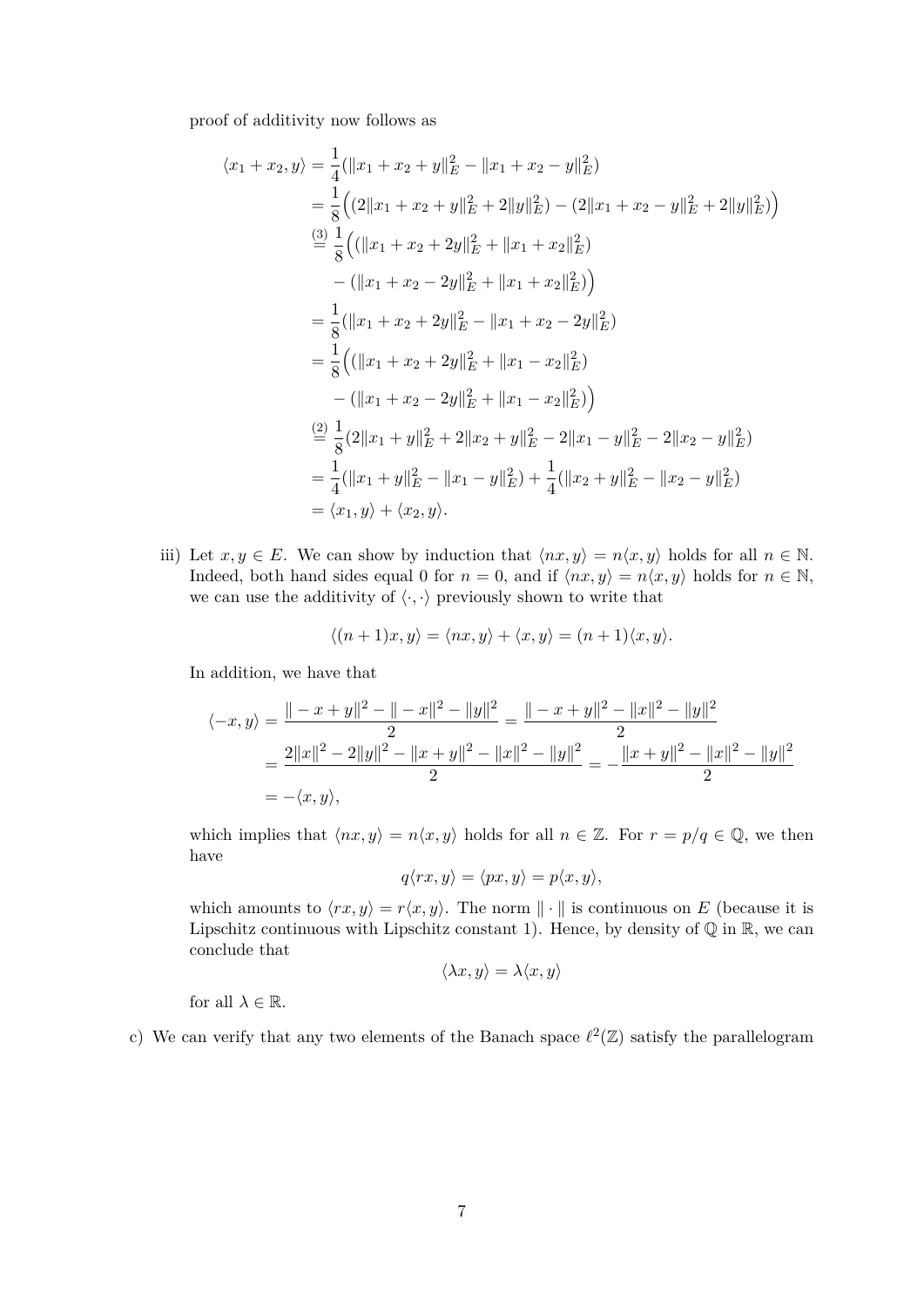law: for all sequences  $u = \{u_k\}_{k \in \mathbb{Z}}$  and  $v = \{v_k\}_{k \in \mathbb{Z}}$ , we have

$$
||u + v||_2^2 + ||u - v||_2^2 = \sum_{k=-\infty}^{+\infty} |u_k + v_k|^2 + \sum_{k=-\infty}^{+\infty} |u_k - v_k|^2
$$
  
= 
$$
\sum_{k=-\infty}^{+\infty} |u_k|^2 + |v_k^2| + 2u_kv_k + |u_k|^2 + |v_k^2| - 2u_kv_k
$$
  
= 
$$
2||u||_2^2 + 2||v||_2^2.
$$

From b), we can conclude that the norm defined on  $\ell^2(\mathbb{Z})$  is induced by an inner product and that  $\ell^2(\mathbb{Z})$  is hence a Hilbert space<sup>1</sup>. To show that  $\ell^1(\mathbb{Z})$  is not an inner product space, we define the two sequences  $u = \{u_k\}_{k \in \mathbb{Z}}$  and  $v = \{v_k\}_{k \in \mathbb{Z}}$  such that

$$
u_k = \begin{cases} 1, & k = 0 \\ 0, & \text{otherwise} \end{cases} \quad \text{and} \quad v_k = \begin{cases} 1, & k = 1 \\ 0, & \text{otherwise.} \end{cases}
$$

We have that  $||u + v||_1 = ||u - v||_1 = 2$  and  $||u||_1 = ||v||_1 = 1$ . Consequently, the parallelogram law does not hold, implying that  $\ell^1(\mathbb{Z})$  is not an inner product space (using a)), and thus, it is not a Hilbert space.

## **Problem 9** Short-time Fourier Transform.

a) Let *F* be a function in the space  $L^2(\mathbb{R}^2)$ . Then we have

$$
\|\mathcal{T}_a F\|_{L^2(\mathbb{R}^2)}^2 = \int_{\mathbb{R}^2} |F(y, y - x)|^2 \,dx \,dy
$$
  
= 
$$
\int_{\mathbb{R}} \left( \int_{\mathbb{R}} |F(y, y - x)|^2 \,dx \right) dy
$$
  

$$
\stackrel{x \mapsto y - v}{=} \int_{\mathbb{R}} \left( \int_{\mathbb{R}} |F(y, y - (y - v))|^2 \,dv \right) dy
$$
  
= 
$$
\int_{\mathbb{R}} \left( \int_{\mathbb{R}} |F(y, v)|^2 \,dy \right) dv = \|F\|_{L^2(\mathbb{R}^2)}^2
$$

Thus  $\mathcal{T}_a$  is a well-defined map on  $L^2(\mathbb{R}^2)$ . Now let F and G be two  $L^2(\mathbb{R}^2)$  functions. Then

*.*

$$
\langle \mathcal{T}_a F, G \rangle = \int_{\mathbb{R}^2} F(y, y - x) \overline{G(x, y)} \, dx \, dy
$$

$$
= \sum_{k=0}^{x + 2} \int_{\mathbb{R}^2} F(y, v) \overline{G(y - v, y)} \, dv \, dy
$$

$$
= \langle F, \mathcal{T}_a^* G \rangle,
$$

where  $\mathcal{T}_a^* G(u, v) = G(u - v, u)$ . Now for any  $F \in L^2(\mathbb{R}^2)$  and  $(x, y) \in \mathbb{R}^2$  we have

$$
\begin{cases} \mathcal{T}_a^* \mathcal{T}_a F(x, y) = (\mathcal{T}_a F)(x - y, x) = F(x, x - (x - y)) = F(x, y), \\ \mathcal{T}_a \mathcal{T}_a^* F(x, y) = (\mathcal{T}_a^* F)(y, y - x) = F(y - (y - x), y) = F(x, y). \end{cases}
$$

Therefore  $\mathcal{T}_a^* \mathcal{T}_a = \mathcal{T}_a \mathcal{T}_a^* = \text{Id}$  and hence  $\mathcal{T}_a$  is invertible with inverse  $\mathcal{T}_a^*$ .

<sup>&</sup>lt;sup>1</sup>We showed the proposition for a real vector space, but it also holds for a complex vector space.